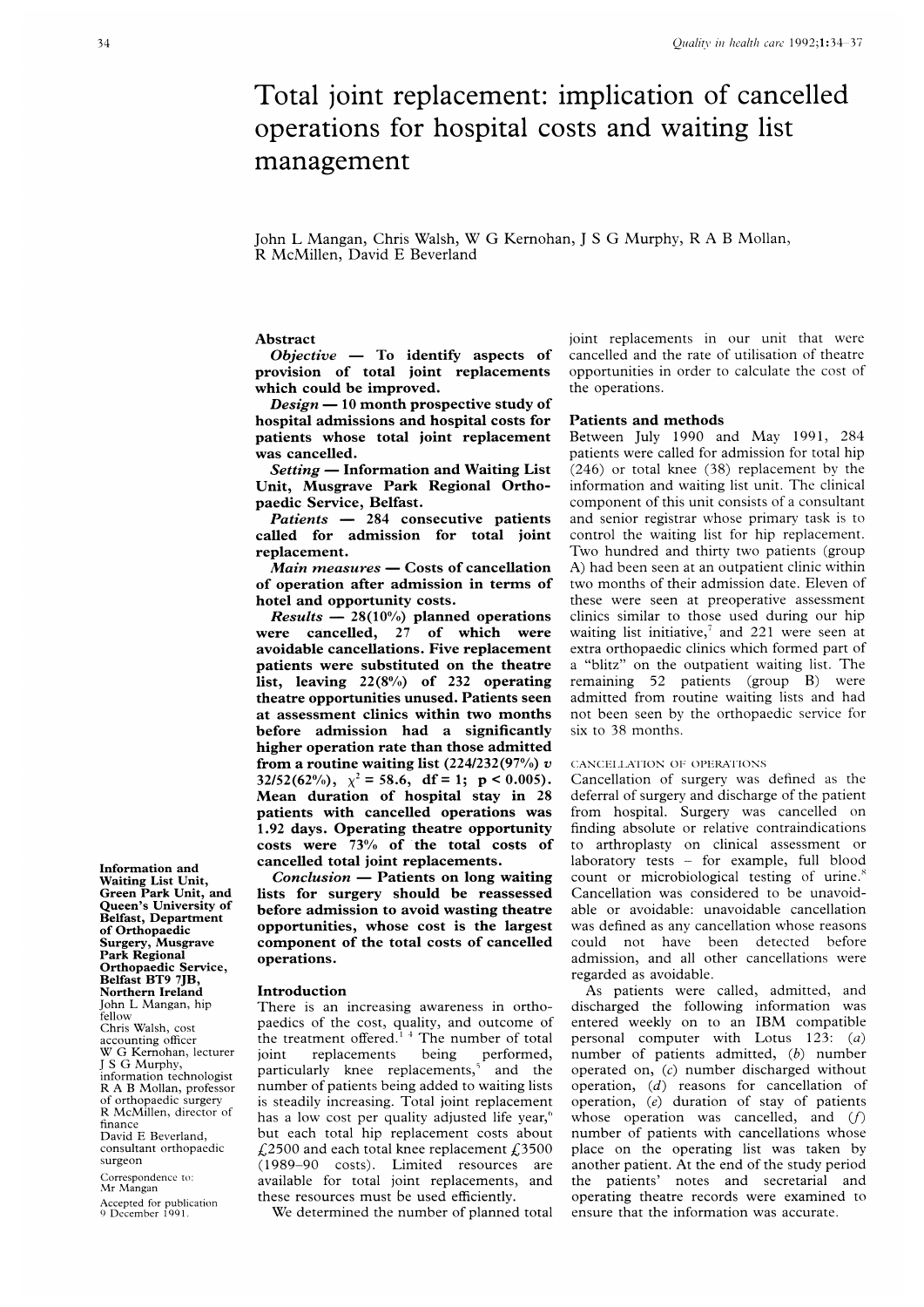Table <sup>1</sup> Number (percentage) of patients operated on or with cancelled operations after admission for total joint replacement

| Patient group                                           | Operation |           | Total                     |
|---------------------------------------------------------|-----------|-----------|---------------------------|
|                                                         | Received  | Cancelled | admitted for<br>operation |
| Group A (preoperative<br>assessment or blitz<br>clinic) | 224(97)   | 8(4)      | 232                       |
| Group B (routine<br>waiting list)                       | 32(62)    | 20(39)    | 52                        |
| Total                                                   | 256(90)   | 28(10)    | 284                       |

COSTS

The cost to the health service of the cancelled operations was calculated on the basis of the 1989-90 specialty cost statement for orthopaedic services at this hospital. Inflation was taken into account by adding 8% to the 1989-90 costs.

Hotel cost is the daily cost of a hospital bed - that is, the average total cost in providing a hospital bed and its associated medical and other staff, laboratory tests, and routine radiography. This daily cost was  $f<sub>108</sub>$ .

Opportunity  $cost$  – The cost of an operating theatre session was £1413.90 and is referred to as the opportunity cost. This cost was reached by dividing the total annual costs for the theatres  $(f1 875 650$  (excluding implants)) by the number of available operating sessions <sup>a</sup> year. A routine primary total hip or knee replacement requires half a theatre session or about 90 minutes' theatre time and has an opportunity cost of £706.95.

The costs as we calculated them included fixed and variable elements.

Statistical analysis was by a  $\chi^2$  test with one sided significance level.

#### Results

All patients attended for admission. The age range of patients in group A was 37-88 (mean age 68, median age 68); 131 patients were female and 101 male. The age range of those in group B was 46-87 (mean age 65, median age 70); 29 patients were female and 23 male. Twenty eight (10%) of the 284 planned operations were cancelled (one knee replacement and 27 hip replacements). The age range of the patients whose operation was cancelled was 50-81 (mean age 65, median age 69); 15 were male and 13 female. Twenty patients from group A and eight from group B had their operations cancelled (table 1), and the difference in operation rates was significant (group A, 224/232(97%) v group B,  $32/52(62%)$ ,  $\chi^2 = 58.6$ , df = 1; p < 0.005). Twenty three (8%) patients had their operation cancelled after clinical assessment, one of which was an unavoidable cancellation in a patient with severe chest pain on the morning of surgery. Five (2%) patients had an avoidable cancellation on the basis of

Table 2 Duration of hospital stay in patients with cancelled operations

| Patient group                           | Range of stay<br>(days) | Mean stay<br>(days)<br>2.5<br>1.7 |  |
|-----------------------------------------|-------------------------|-----------------------------------|--|
| Group A $(n = 8)$<br>Group B $(n = 20)$ | 1–5<br>$1 - 6$          |                                   |  |
| Total $(n = 28)$                        | 1–6                     | 1.9                               |  |

Table 3 Operating theatre opportunities

| Patient group | <i><b>Opportunities</b></i> |      |               |  |
|---------------|-----------------------------|------|---------------|--|
|               | Available                   | Used | $Unused(\% )$ |  |
| Group A       | 232                         | 227  | 5(2)          |  |
| Group B       | 51                          | 34   | 17(33)        |  |
| Total         | 283                         | 261  | 22(8)         |  |

laboratory results; three had asymptomatic bacteriuria and two had abnormal blood counts. Thus 27(96%) of the 28 cancellations were avoidable.

Twenty two avoidable cancellations were caused by problems discovered either during discussion with the patient or on physical examination. Three patients declined operation: two were unwilling to accept the risks involved (both were assessed as American Society of Anesthesiologists (ASA) grade 3) and the third refused the possibility of a blood transfusion on religious grounds and, after discussion with the surgeon, declined the operation. One woman receiving hormone replacement therapy had her operation cancelled. Other clinical reasons for cancellation were cardiovascular problems (five patients); dental caries (five); respiratory problems, skin lesions, and failure to satisfy indications for surgery (three each); and diabetes, obesity, existing treatments, and senile dementia (one each). In four patients there was more than one reason for cancellation. Hypertension accounted for cancellation in three of the five patients with cardiovascular problems and severe cardiac failure in the two others.

The patients whose operation was cancelled spent from one to six days (mean 1.9 days) in hospital (table 2), and the patient whose cancellation was unavoidable stayed in hospital for three days. Four patients were discharged on the day of admission.

Two hundred and eighty three theatre opportunities were allocated to the 284 patients admitted. One patient whose operation was cancelled was replaced by another whose operation was also cancelled, resulting in 283 rather than 284 theatre opportunities. Five (18%) patients with a cancellation were replaced on the operating list by another patient. Twenty two (8%) theatre opportunities were unused owing to no suitable replacement being available. Seventeen (33%) of the 51 theatre opportunities allocated to group B and five (2%) of the 232 opportunities allocated to group A were unused (table 3).

The total cost to the health service of the 28 cancelled operations was £21 384.90; £5694.75 (27%) was incurred by group A and  $\text{\emph{£}}15\,690.15\,$  (73%) by group B (table 4 and figure). Theatre opportunity costs for the cancelled operations were £15 552.90 (73%);

Table 4 Hotel, theatre opportunity, and total costs  $(f)$ for cancelled operations

| Patient group   | Cost    |                |          |
|-----------------|---------|----------------|----------|
|                 | Hotel   | <b>Theatre</b> | Total    |
| Group $A(n=8)$  | 2160.00 | 3534.75        | 5694.75  |
| Group $B(n=20)$ | 3672.00 | 12018.15       | 15690.15 |
| Total $(n=28)$  | 5832.00 | 15552.90       | 21384.90 |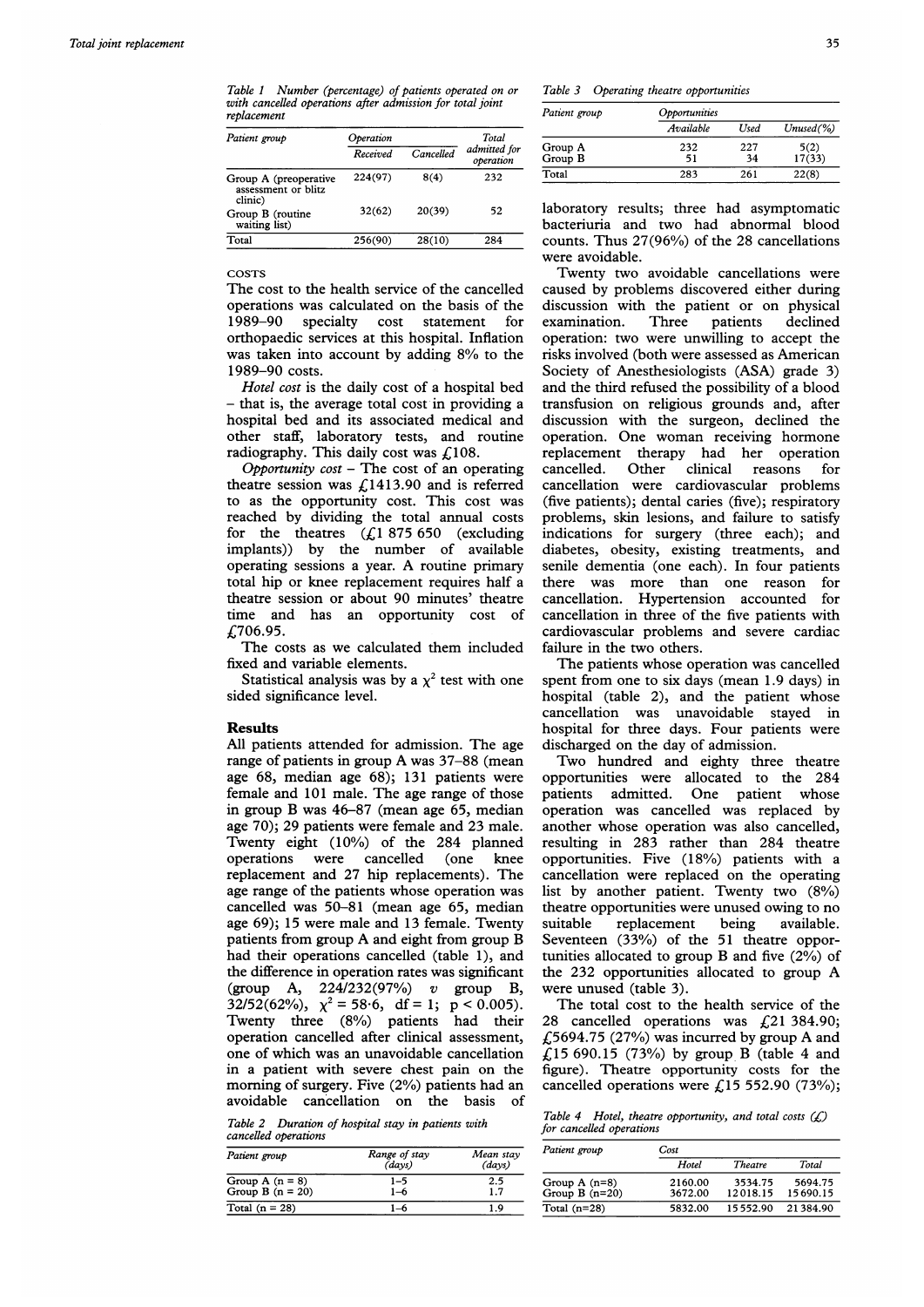

Total costs for 28 cancelled total replacements = £21 384

Hotel and theatre costs for eight patients in group . 20 patients in group B with cancelled total J replacement operations

 $\zeta$ 3534.75 was incurred for group  $f12$  018.15 for group B. Hotel costs were £5832 (27%): £2160 and £3672 for and B respectively. The average cancelled operation was  $\text{\emph{L}}711.84$  for in group A and £784.50 for a patie B.

# **Discussion**<br>About 10%

About of planned total replacements were cancelled. Most of these cancellations were avoidable. The responsible for cancelled operation readily recognisable at routine or p reoperative used as assessment clinics. There was a difference in operation rates for groups B. This confirms that patients on waiting list should be reassessed before admission for major surgery. Alternatively, we should follow the advice of the Roval College of Surgeons of England that "surgery should only be offered to patients who are clinically ready for it and if there is a real ex<sub>l</sub> performing the operation within a time".

Operating theatre opportunity accounted for  $73\%$  of the total cost of our represents cancelled total joint replacements, and an operating theatre opportunity costs almost seven times as much as a day in h should, therefore, ensure that a theatre sessions are fully used. T costs per cancellation were greater for patients in group B than in group A bec suitable patients were found to replace those in group B with cancelled operation in a greater proportion of unus opportunities. There is an apparent discrepancy between the total r operations performed (256) and number of theatre opportunities t This is because theatre opportunities were used by the five substitute patients. These patients were not, however, part of cohort of patients who formed the subject of this study. The management intention for the four patients discharged on the day of admission was that they were admitted for

inpatient surgery. Consequently, they may not be regarded as day cases, and the daily inpatient cost was applied to them. An Hotel costs, intermediate figure may be a more accurate reflection of the true cost. The total hotel costs for these patients were  $\text{\textsterling}432 \text{\texttt{(}}\text{\textsterling}108 \times 4\text{\texttt{)}}$  and this was the amount used in calculating total hotel costs.

The length of hospital stay for several patients whose operation was cancelled may seem to be excessive but had sound medical or logistical reasons. Some patients were in such poor health on admission for surgery that they had to stay in hospital for medical treatment. Patients were not discharged until it was obvious that despite medical treatment they would not be fit for surgery during that admission. A decision regarding a patient's suitability for total joint replacement is usually made by senior surgical or anaesthetic staff, or both, who are commonly free to see patients only in the evenings or at weekends. This may influence the duration of hospitalisation of patients with cancelled operations and the admission of substitute patients. Arranging admission of substitute patients outside normal office hours is difficult, and patients waiting for total joint replacement are commonly elderly and unable to come into hospital at short notice. Reassessment of patients on long waiting lists before admission joint for surgery could reduce the rate of cancellation of total joint replacements and the conditions associated costs. A pool of fit patients willing to come into hospital at short notice could be used as a source of replacements for any cancellations that might arise. This pool would require constant updating. We found only six patients to replace those with our cancelled operations, one of whom proved to be unfit for surgery. Costs would be incurred in performing regular preoperative assessment clinics, but they should be less than those of re clinically cancelling surgery. This is a subject worthy of further investigation. The cost incurred owing to cancellation of surgery is small in the context of a hospital's annual costs. It is true costs that consumables are "saved", and that this represents a "saving" to the hospital; these items are available for future use should they be required. Hotel and theatre opportunity costs have been irretrievably incurred and it is not legitimate to subtract these spurious "savings" from them in calculating the cost of cancelled total joint replacements.

Our failure to use almost 8% of theatre opportunities allocated to total joint replacement is an indictment of our present method of managing surgical waiting lists and )arent dis- would surely be a disturbing revelation to patients on waiting lists. Although our patients may not be representative of all patients because of their preselection by the waiting list unit, our findings should be relevant to surgical waiting lists in general. We need to examine critically our surgical working practices. By not assessing patients in preoperative assessment clinics we waste money, deprive patients of operations, and lengthen waiting lists. This is an aspect of